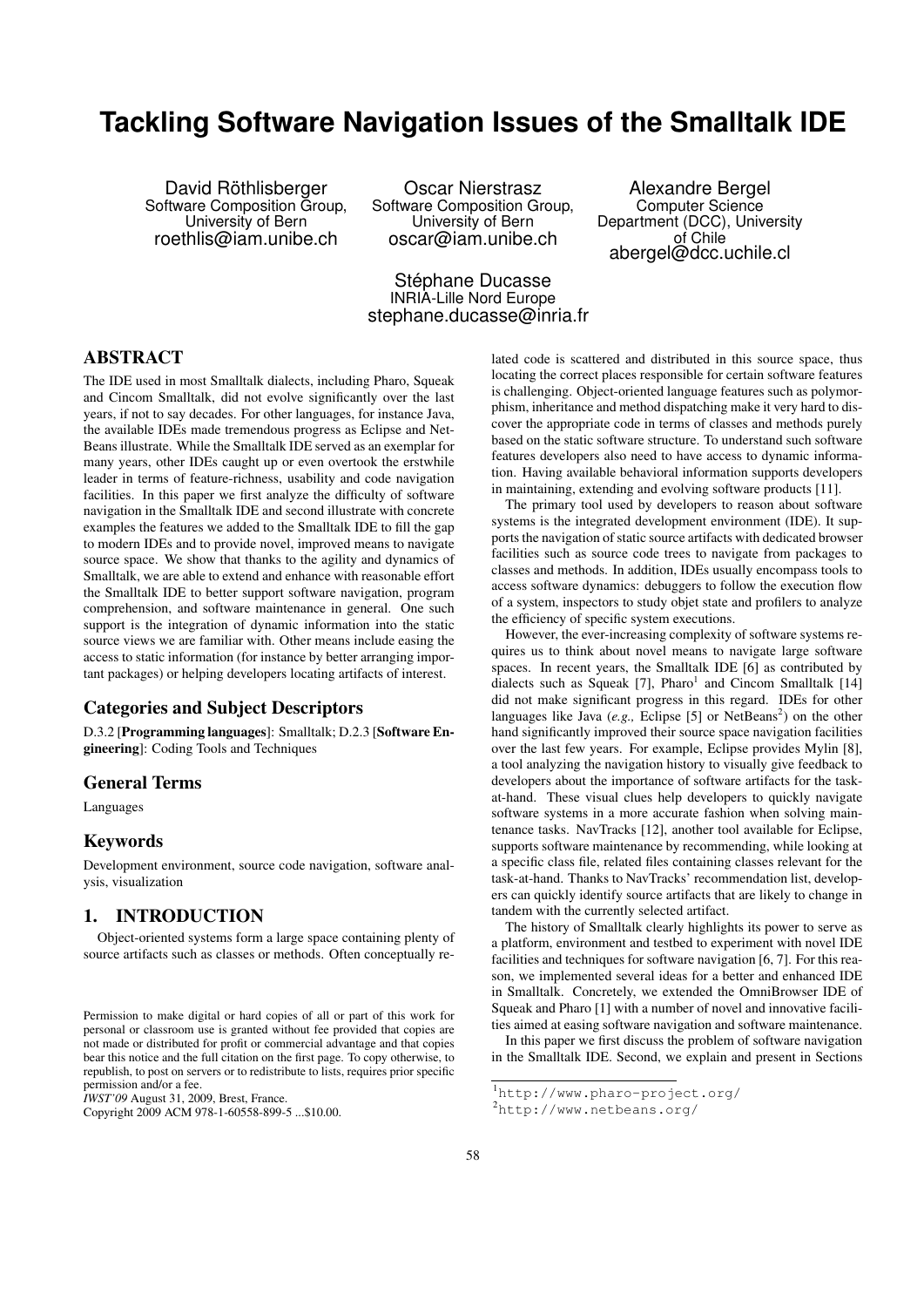| Indicator                                     | Avg. of 20 sessions |
|-----------------------------------------------|---------------------|
| Number of window switches                     | 38.85               |
| Number of entities revisited                  | 35.10               |
| Edit / navigation ratio                       | 9.51%               |
| Number of navigation actions until first edit | 52.14               |
| Number of navigation actions btw. two edits   | 19.31               |

Table 1: Five indicators highlighting navigation issues occurring in the Squeak Smalltalk IDE

3 to 7 our extensions to the OmniBrowser IDE to mitigate these navigation issues. In these sections, we also report on the validation we performed for some of these techniques. Section 8 wraps up the paper with some concluding remarks and future directions for further work.

# 2. NAVIGATION PROBLEM

Software navigation is a crucial prerequisite for program comprehension. To gain an understanding for an unfamiliar software system, developers usually use their development environment. We analyzed several recorded development sessions to reveal how well this process is currently supported in the traditional Squeak IDE. We further analyzed these sessions to elicit ideas for the improvement of software navigation. In this section we report on the findings of this study in terms of navigation issues and opportunities to overcome these issues.

Most software systems spread their functionality over multiple source artifacts. Even reasonably sized systems contain several hundreds of these artifacts (classes, methods). As conceptually related code is often distributed over the entire source space, understanding for instance a particular software feature requires developers to spend considerable time and effort to navigate this feature. During the navigation, it often even happens that developers lose the context or the overview and have to start over searching for the right path to be able to comprehend a software feature. In the following, we illustrate these navigation problems with some indicators obtained from empirical studies.

#### *Problem indicators.*

As indicators for navigation difficulties we consider the number of *window switches* (changing focus from one window to another), the number of *re-visits of source artifacts* purely for reading and understanding (without modification), *edit/navigation ratio* (ratio of edit actions compared to navigation actions), *the extent of navigation until first edit* (how many navigation actions a developer performed until modifying the first artifact) and *the average extent of navigation between two edits* (how many navigation actions occur between two subsequent modification actions). By analyzing 20 development sessions we obtained the results displayed in Table 1 for these five indicators. All these recorded and analyzed sessions originate from developers working for 30 minutes on software maintenance tasks in small or medium-sized applications with up to hundred classes in Pharo and Squeak Smalltalk.

The concrete numbers for the various indicators obtained in this survey confirm the hypothesis that navigating the source space in Smalltalk is often difficult. Developers frequently have to switch between different windows; opening views on the same source artifacts several times is also a frequent incident, even in short development sessions lasting for just half an hour. Moreover, developers usually spend quite some time until they are able to locate in a maintenance task the artifacts they actually want to modify to correct a defect . The edit/navigation ratio is very low, with less than ten percent. All these figures demonstrate that for the particular

sessions we studied, the extent of navigation activity required to identify an artifact to be changed is large. This is in particular true for the beginning of a task when developers perform on average 52 navigation actions before they locate the first entity they want to modify. Another indication for a possibly ineffective navigation in IDEs is the high average number of navigation actions performed between two subsequent modification actions (on average 19 navigation actions).

#### *Problem identification.*

Firstly, from the numbers shown in Table 1 we conclude that software space navigation is an important development activity that takes a considerable amount of time. Secondly, we want to extract from these numbers, as well as from interviews and discussions we had with developers, the concrete reasons why the IDE does not better support the navigation of software systems. We identified five main reasons why the IDE at its current state ineffectively supports navigation:

- *Working set, context representation.* The working set, that is, the entities the developer is currently working with, is not appropriately represented and maintained in the IDE. The IDE just opens views on source entities in various windows, but does not maintain any connection or references between these windows, thus it is not clear which window belongs to which working set or task. The developer hence cannot identify the context in which he opened a particular window. There is no mapping between windows and activity or task being performed. Up to now, the IDE did not even provide a navigation history to see what has recently been navigated in a window to help the developer determining the activity in which this window was opened originally.
- *Distributed and distant artifacts.* Conceptually related source artifacts are often distributed over the software space and distant to each other (for instance in different packages), but the IDE does not support the easy navigation of distant entities. Packages are sorted alphabetically in the package tree; software systems spread over various packages could thus be distributed over the entire package tree, requiring the developer to scroll up and down the tree while navigating the source code.
- *Implicit and hidden dependencies.* Many dependencies and relations between different source artifacts are not directly visualized in the IDE. To for instance reveal the classes used by a package or another class, developers would have to scan every single method to find out all collaborating classes. Similarly, packages used by or dependent on a particular package are also difficult to reveal as the IDE does not provide direct support to present such dependencies. Even when dependencies are explicit (such as super- / subclass relationships), the navigation from one to the other is often still not easily possible. For instance when having selected an overriding method in a subclass, navigating to the superclass to study the overridden method requires the developer to manually locate and select the method in the superclass again.
- *Behavioral information unavailable.* Many dependencies between source artifacts are not visible in the static source code at all. Without using debuggers or inspectors, developers cannot see these dependencies. But using these tools requires developers to manually set breakpoints and to leave the familiar source code browser in favor of a separate tool.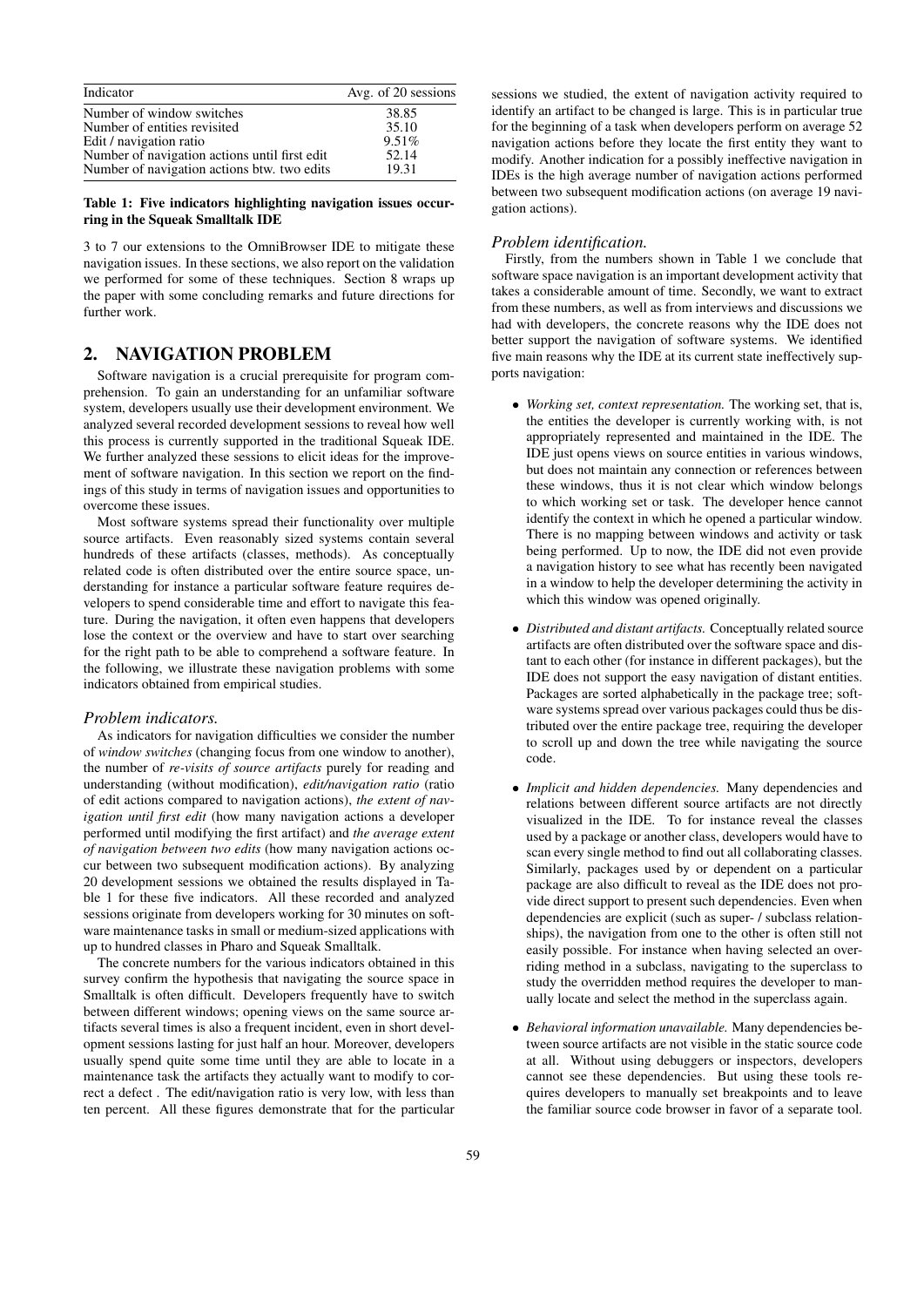However, the IDE itself could enhance the representation of the source code with runtime information about types and dependencies. The presentation of runtime information in its static views enables the IDE to make developers aware of runtime dependencies and thus to provide means to better navigate them, for instance to follow the execution flow from one method to the other.

• *Window plague.* As IDEs show source entities in windows or tabs, normally each artifact is opened in new window. This quickly leads to a cluttering of the workspace with many windows, in particular in Pharo and Squeak. If the developer does not take the time to manually close windows, the number of open windows steadily grows, thus further worsening the navigation problem as developers have to spend considerable time to locate windows of interest, some of them might even be hidden behind others. However, manually closing windows is often difficult as developers cannot be sure which windows they will still need in the future.

#### *Problem solution.*

In the subsequent sections, we introduce possible solutions mitigating the aforementioned problems. For each problem, we discuss two or three techniques we have implemented to help developers better navigating the software space in the IDE and to address a particular navigation issue. For some techniques we also report on some empirical feedback or other evaluation we conducted to assess the usefulness and extent of improvement of this technique resulting in practice.

# 3. REPRESENTING WORKING SETS

To better represent working sets and context in the Smalltalk IDE, we implemented several techniques such as Smart Groups which developers can use to categorize artifacts in working groups, for instance in groups for particular defects they need to fix. A means to open multiple methods enables developers to group together in a browser all methods they need to understand and/or adapt for the completion of a certain task. Having available the full history of all viewed source artifacts for each browser enables developers to go back and forth in their navigation history to reconsider their work in their particular development context. The integration of test execution facilities makes it possible to embed the test running process in the current working context, that is, without having to open another tool or window such as a dedicated test runner.

#### 3.1 Smart Groups

Smart groups are a categorizing mechanism orthogonal to the standard categorization applied in Squeak which is based on (static) packages. Smart groups are displayed in the same column as packages and the hierarchy view. Developers can themselves create categories as they wish and place any source artifact (package, class, method, class category, etc.) in one or several smart groups. One smart group could for instance hold all classes and methods implementing a logging feature of an application, and another smart group could contain the artifacts defining a HTML rendering feature. Thus smart groups make distributed source artifacts accessible under a manually give name such as "logging".

Besides the manually managed smart groups, we support also automatically created groups that hold results of submitted search queries. At the top of the browser there is the so-called mercury panel accepting search queries for classes, methods, class references, senders, implementors, etc. After submitting such a query,

the developer obtains the result in a smart group named after the search query. Whenever this group is selected, the query is processed again, thus the search results are always accurate. Both types of smart groups are illustrated in Figure 1.

Smart Groups are a similar concept as available in early versions of Smalltalk when people were not working with packages to maintain code, but with change sets. A particular change set can be considered as a smart group bundling code from different classes and categories, that is, code not statically related by means of hierarchy or containment. A similar concept is also applied by Intensional Views [9]. An intensional view is an executable description which yields a set of entities belonging to the views; we refer to these entities as the extension of the view. The Star Browser [16] allows the developer to classify during navigation any source entity in different categories; the classified source entities can be accessed under these classifications.

## 3.2 Opening Multiple Methods

We support the display of several methods at a time in the code panel. Developers can open several methods and see their code in a row in the code panel, to for instance compare their implementation. By pressing the command key, a developer decides to open a method in an additional view instead of browsing the method in an already existing method view. Each method view can be pinned, moved, or closed. Pinning means that the method in this view is fixed, that is, it will not be overwritten with another opened method. If there are only pinned method views open, browsing a new source entity always triggers the opening of a new view. Changing the order of the method views is possible by dragging and dropping the dedicated move button on the move button of another view. New methods are always viewed in the right most method view, if this one is not pinned. Otherwise, a new method views will be added to the code panel on the right.

Viewing multiple methods at the same time and being able to edit them independently is particularly useful when working with conceptually related code scattered over different locations and classes. Developers are able to open all methods that for instance implement a particular feature and can study and alter their implementation at the same time in the same browser window, even though these methods come from different classes or even different packages.

Other environments or dialects related to Smalltalk already provide the possibility to edit multiple source entities at the same time, for instance Strongtalk [13], Newspeak<sup>3</sup> [3] or Whisker [15].

#### 3.3 Navigation History

As an extension to the browser, we provide history functions such as back/forward button and full history access as a drop down menu, similar to the way web browsers show the history of visited web pages. Each source artifact we navigated in a particular code browser is accessible in the browser's history, each entry in the full history also comes with information about its type (package, class, method, protocol, etc.) to ease the reading of the history list, see Figure 2. Back and forward buttons always navigate to the artifact we browsed before or after the currently active point in history.

The developers we interviewed about the effect of these history facilities reported us that they frequently take use of this feature and benefit from its availability in two main scenarios: First, when they explored a branch of the source space that turned out to be a dead end, they can go back in the history to the artifact from where they started the exploration. Second, the history also gives an overview of what they already explored in the past, which helps them to quickly reconstruct the browser's working context and in

<sup>3</sup>http://bracha.org/Site/Newspeak.html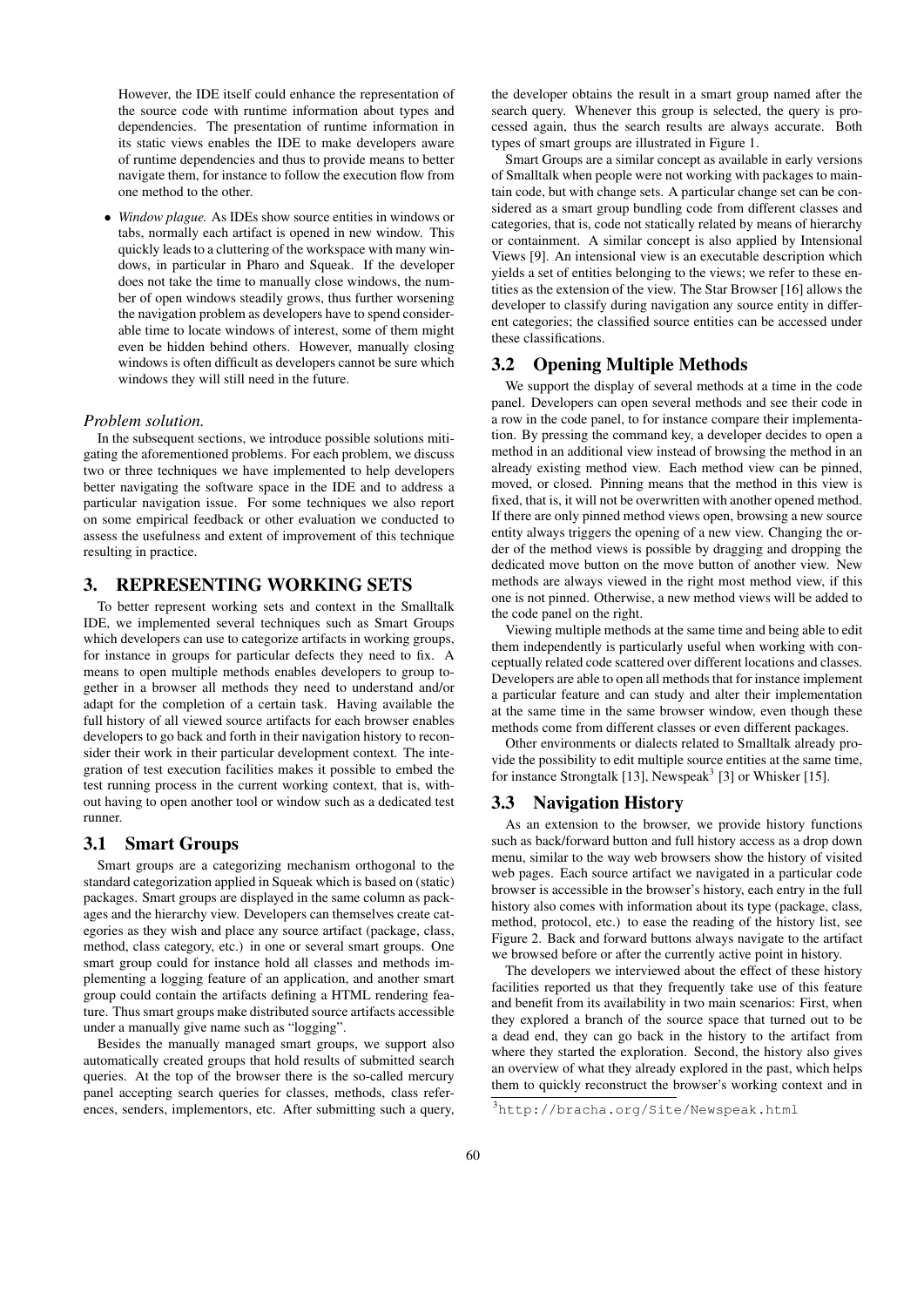

Figure 1: Smart Groups: Manually created logging group and automatically created search groups.

| $\ll$ hi: $^*$ M<br>String                                                                                                                                  | String>>beginsWitheer;<br>м<br>String»beginsWith:                                                                                                                                                                                                                                                                                                                                                                 | versions<br>senders                                    | hierarchy<br>variables                                                        |
|-------------------------------------------------------------------------------------------------------------------------------------------------------------|-------------------------------------------------------------------------------------------------------------------------------------------------------------------------------------------------------------------------------------------------------------------------------------------------------------------------------------------------------------------------------------------------------------------|--------------------------------------------------------|-------------------------------------------------------------------------------|
| Balloon<br><b>Collections</b><br>Abstract<br>Arraved<br>Sequenceable<br>SkipLists<br>Streams<br>Strings<br>Support.<br>Text<br>hier.<br>smart grou-<br>pkgs | м<br>String»beginsWithEmpty:caseSensitive:<br>м<br>String»byteAt:<br>C<br>String<br>Ć<br>OBCmdBrowseDynamicReferences<br>C<br>OBCmdAddToSmartGroup<br>OB-Enhancements-Commands<br>Cat<br>C<br>OBTraitTransformationNode<br>С<br>OBTParentNode<br>OBTraitTransformationNode<br>OBTParentNode<br>M<br>OBTParentNode>>isUsedTrait<br>с<br>OBTParentNode<br>OBCmdTraitsIntegration<br>OBTParentNode>>isUsedTrait<br>M | bnverting<br>tras-*morphic-P<br>rphic<br>o-base<br>hse | Δ-<br>$\Delta$<br>$\Delta$ //<br>$\left\langle =\right\rangle$<br>$>=$<br>∥ ∆ |

Figure 2: The full history of all navigated source entities in this browser.

particular also to identify important artifacts. Hence an accessible navigation history also supports program comprehension as it can serve as an overview of, for instance, all artifacts responsible for a certain software feature as they have all been navigated in the past and are thus part of the navigation history. In general, developers very much appreciate having available the navigation history in their daily development work and in each code browser.

#### 3.4 Test Integration

Running (and writing) tests is an important development activity. To account for this importance we wanted to make the test execution as easy and smooth as possible. For this reason, we extended the Pharo browser to be able to run test methods and entire test cases or even test packages from within the browser. By pressing command and 't', all tests stored in the selected artifact are executed and the results appear on the screen. If the tests fail, the browser asks the developer whether he wants to open a debugger to locate the cause of the failure or error.

We even extended the SUnit testing framework to also store the results of a test run, that is, which test methods passed, failed or raised errors. We exploit this information in the browser to show by means of icons whether a test method or test class progressed (more tests succeed since the last stored run) or regressed (fewer tests succeed since the last stored run). Such a visual clue on the status and progress of fixing an entire test suite is particularly important when working on a huge system which was for instance upgraded to use a new library. With these visual clues we thus want to express how much progress we made in fixing this system and the test suite to comply to the new library. Another example is when migrating a large system from one Smalltalk dialect to the other. An example is the migration of Moose [10] from Cincom Smalltalk [14] to Pharo.

# 4. NAVIGATING DISTRIBUTED, DISTANT **ARTIFACTS**

The techniques presented in this section aim at easing the navigation of distributed and distant source artifacts, for instance entities organized in different packages. The Package View contributes elaborated facilities to prominently display manually selected packages or packages that have been recently modified, loaded or updated. The Hierarchy View allows developers to more conveniently navigate class hierarchies, for instance by changing on the fly the class around which the hierarchy is shown. The automatic selection of source artifacts is another means to save time while navigating. When browsing a class that has a method with the same name as the previously selected one, the browser automatically selects this method in the new class. When selecting a method protocol just containing a single method, this method is also automatically selected.

# 4.1 Package View

Smalltalk's browser did not support Monticello packages, but just showed class categories in its first column. We first added support for packages as the top-most source entity and list the class categories contained in a package below it. We then implemented a tree to more conveniently browse packages. Usually a standard Smalltalk image contains up to a hundred packages and several hundred class categores, thus browsing such a long list is timeconsuming. As a tree offers capabilities to collapse and extend branches, the employed package tree helps to reduce the time to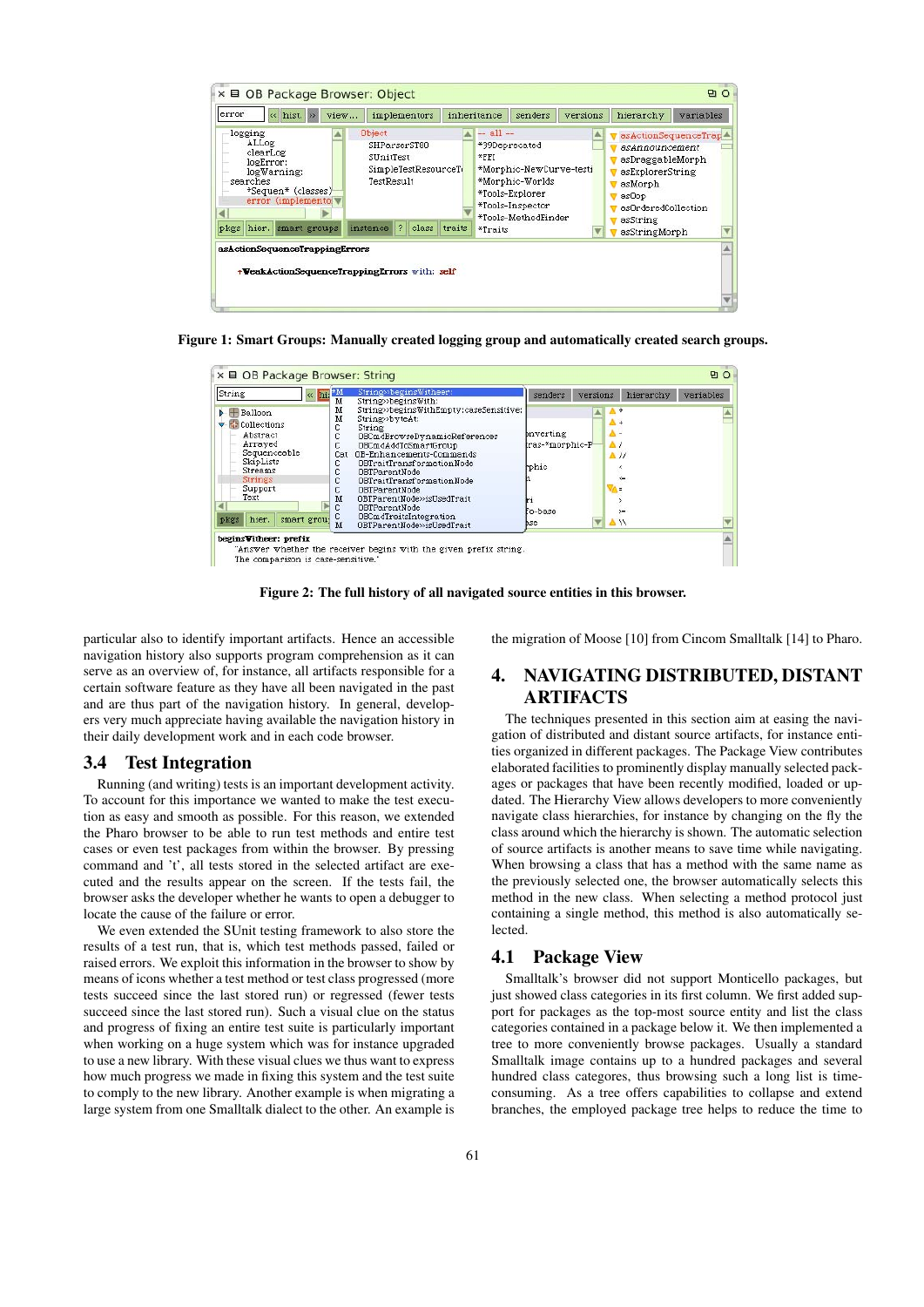navigate to a specific package or class category.

We also added features to more quickly locate important packages: Modified or newly loaded or updated packages are automatically placed at the top of the tree. Even further at the top are packages that the developer manually placed to appear prominently, see Figure 3. These two means to influence the order of the packages is considered as very important by developers working on systems consisting of several different packages that might otherwise be spread over the entire alphabetically sorted tree. Additionally, developers can alter the package order by manually arranging packages in a text file containing all packages in the currently defined order.

# 4.2 Hierarchy View

The traditional Smalltalk code browser do not encompass a dedicated view for class hierarchies integrated in a standard class browser. There was an external hierarchy browser which developers could open in new windows, thus cluttering the workspace with more and more windows.

We hence extended OmniBrowser to come up with an integrated hierarchy view. This view appears in the first navigation column, that is, where the packages are displayed, as shown in Figure 4. From a selected class we display all its super- and subclasses. Clicking twice on a class in the hierarchy, gives this class the focus, that is, the view shows its super- and subclasses. This feature is useful to easily bring up and navigate an entire class hierarchy. In the hierarchy view, the next column shows all the packages defining or extended the selected class. The defining package is displayed in bold. This feature supports the developer in locating class extensions of particular classes.

#### 4.3 Automatic Selection

To ease navigation of, for instance, class hierarchies, we implemented advanced auto-selection facilities. The browser now remembers the last selected method in a class. If we then navigate for instance to the class' superclass which implements a method with the same name, this method is automatically selected. This auto-selection feature is also active when browsing to statically unrelated classes. If we currently have selected the method size, then the browser will automatically select in each class we navigate the method size, provided that it exists. The browser remembers the selection of size until the developer manually selects another method.

Another automatic selection occurs when browsing a method category with just one method inside; this method is automatically selected. When browsing search results stored in SmartGroups (see Section 3.1), the browser automatically jumps to methods complying to the submitted search query.

Automatic selection improves the efficiency of the developer as it saves him from cumbersomely locating in long method lists of a new class the same method he already had selected before. In particular when navigating hierarchies it often happens that we want to study the implementation of a specific method in different classes.

# 5. REVEALING IMPLICIT AND HIDDEN DEPENDENCIES

To make dependencies more explicit in the Smalltalk IDE, we provide a dependency analyzing tool that lists for instance the packages used by a given package by statically analyzing all methods and classes of this package to detect to which other packages it communicates. Icons shown for each source artifact on the other hand can display additional information, for instance, information orthogonal to the static tree structure in which the source code is

typically represented. In addition, we use icons to denote methods containing halts, overridden methods, collection classes and dirty packages. The use of traits creates other dependencies such as all the classes using a trait or whether a method in a class is locally defined or stems from a trait. Such dependencies are now explicitly visible in the code browser.

# 5.1 Dependencies, References

There are various dependencies between different source artifacts, for example a package may have other packages as prerequisite when a class uses other classes to outsource logic and functionality. Many of these dependencies are hidden and not explicit, making them difficult to reveal. For instance, developers often have to study many methods and classes to gain an overview of the various dependencies a package imposes. A package usually not just requires the defined prerequisites, but also communicates to other, standard or non-standard packages, but without explicitly stating them as prerequisites.

Developers of packages are often unaware of these implicit package dependencies. As a consequence, delivering a system based on dependent packages is challenging as system clients may not have the same dependent packages or libraries installed, which ultimately prevents the system from being installed. To be able to check and navigate dependent packages, we provide an analysis tool in the IDE which analyzes the entire source code of the package to be checked and searches for usages of classes or methods from other packages. All such occurrences are reported to the developer by giving him a list of dependent packages (that is, the packages defining the located external classes or methods used in this particular, analyzed package). For each dependent package the IDE can show all occurrences, that is, the places in source code where a dependency is actually created, for instance in a method sending messages to instances of an external class outside the current package.

In a reference view optionally place next to the source code view we show classes used in the current source artifact viewed by the developer. For a selected method or class, we list instantiated classes, referenced, or classes whose methods are invoked. When Hermion is installed, which is further described in Section 7, we can even display dynamic references, that is, references statically not visible, such as subclasses of a class implementing an invoked method. Statically we are only able to determine a reference to the superclass implementing the method while dynamically we find out that actually a subclass receives the message send at runtime.

### 5.2 Icons

Icons serve the purpose of visually conveying information that is otherwise not easy to represent, such as information about errors in source code or additional structural information, for instance whether a method is overridden in subclasses. We can use well designed icons to convey richer information than pure text could transfer. Another advantage of icons is that they do not take much space: a 12 pixels square icon conveys valuable information.

For all types of source artifacts we are able to show one icon at a time. If a specific artifact qualifies for more than one icon, we present the one with the highest priority. We mostly use icons to visualize information otherwise not easily accessible. The following list reports on the different icons used for the four main types of source artifacts:

#### *Packages, Class Categories.*

• Package icon — to denote whether an entity is indeed a Monticello package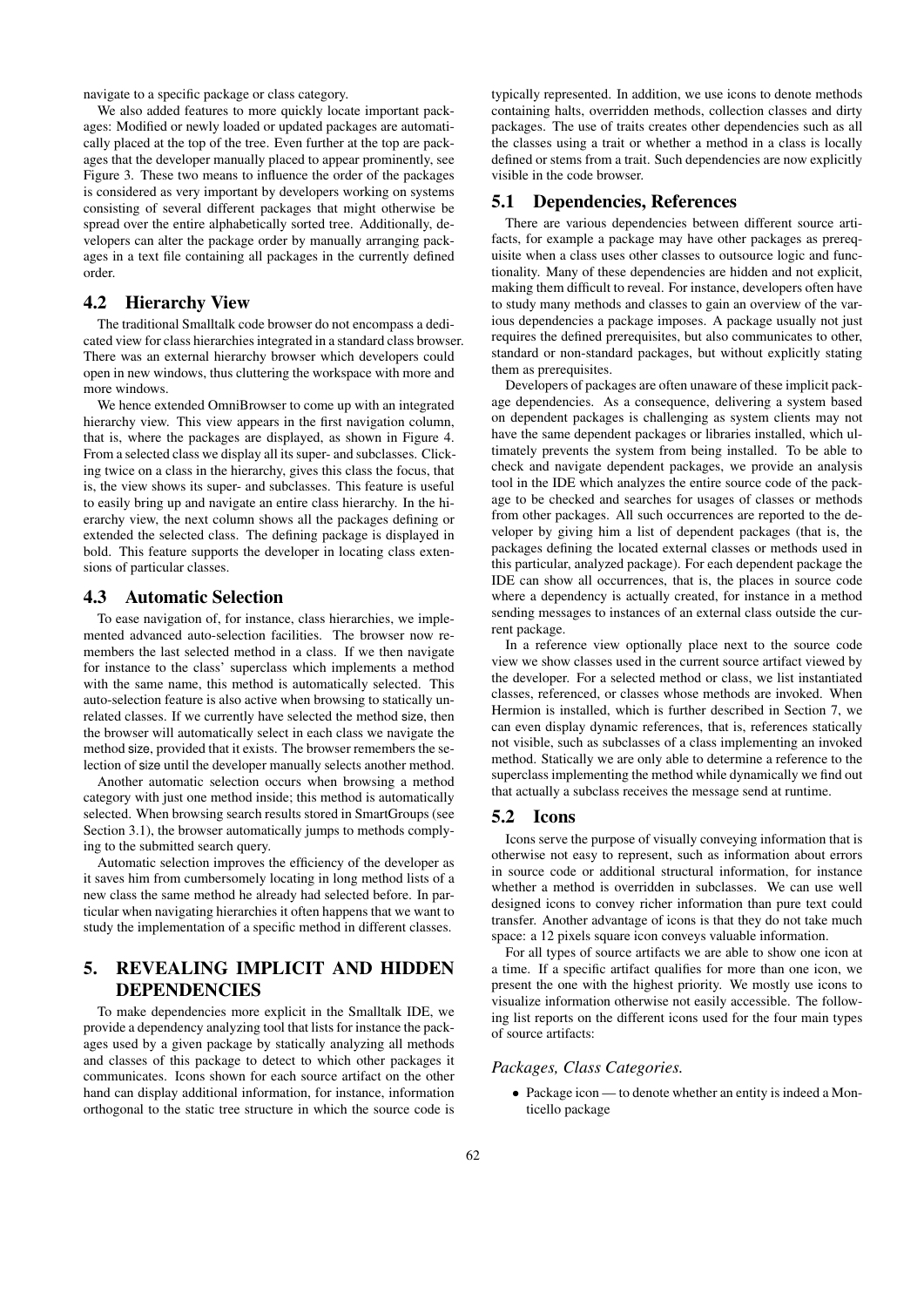| BalloonBezierSimulatio<br>$\triangleright$ $\vdash$ Balloon<br>BalloonBuffer<br>BalloonEdgeData<br>- Recently Modified<br>BalloonEngine<br>OB-Standard<br>BalloonEngineConstant<br>OB-Morphic<br>BalloonFillData<br><b>CommiBrowser</b><br>BalloonLineSimulation<br><b>AutumnLeaves</b><br>BalloonSolidFillSimulat<br><b>EF</b> OB-Enhancements<br>BalloonState<br>CompressedBoundarySh<br>- All Packages -<br>FillStyle<br>39Deprecated<br>OrientedFillStyle<br><b>BitmanFillStyle</b><br>hier. smart groups<br>instance ? class traits<br>pkgs<br>Object subclass: *NameOfSubclass<br>instanceVariableNames:<br>classVariableNames: " | hist. >><br>$\leq$ | <i>implementors</i><br>view | inheritance | senders | versions | hierarchy | variables |
|-----------------------------------------------------------------------------------------------------------------------------------------------------------------------------------------------------------------------------------------------------------------------------------------------------------------------------------------------------------------------------------------------------------------------------------------------------------------------------------------------------------------------------------------------------------------------------------------------------------------------------------------|--------------------|-----------------------------|-------------|---------|----------|-----------|-----------|
|                                                                                                                                                                                                                                                                                                                                                                                                                                                                                                                                                                                                                                         |                    |                             |             |         |          |           |           |
|                                                                                                                                                                                                                                                                                                                                                                                                                                                                                                                                                                                                                                         |                    |                             |             |         |          |           |           |

Figure 3: The package view in OmniBrowser with packages place at the top, manually and automatically.

| « hist. »<br>view                                                                                  | implementors                                             | inheritance  | senders | versions | hierarchy | variables |
|----------------------------------------------------------------------------------------------------|----------------------------------------------------------|--------------|---------|----------|-----------|-----------|
| Object<br>Collection<br>SequenceableCollec<br>ArrayedCollection<br>Array<br>ActionSequen-<br>Cubic | Traits<br>Services-Base<br>Morphic<br><b>Collections</b> |              |         |          |           |           |
| pkgs hier, smart groups                                                                            | instance ?                                               | class traits |         |          |           |           |
| Collection subclass: *SequenceableCollection<br>instanceVariableNames: "                           |                                                          |              |         |          |           |           |

Figure 4: The hierarchy view in OmniBrowser.

| String<br>« hist. »                                                                                                                                      |                                                        |  | <i>implementors</i><br>view                                            |                                                                                              |                    |        | inheritance                                                                                                                                                                      | senders                                                                                                                                                                       | versions | hierarchy<br>variables |  |                                                                                                                                                                                                  |  |  |  |  |
|----------------------------------------------------------------------------------------------------------------------------------------------------------|--------------------------------------------------------|--|------------------------------------------------------------------------|----------------------------------------------------------------------------------------------|--------------------|--------|----------------------------------------------------------------------------------------------------------------------------------------------------------------------------------|-------------------------------------------------------------------------------------------------------------------------------------------------------------------------------|----------|------------------------|--|--------------------------------------------------------------------------------------------------------------------------------------------------------------------------------------------------|--|--|--|--|
| $\blacktriangleright$ $\blacksquare$ Balloon<br>Collections<br>Abstract<br>Arrayed<br>Sequenceable<br>SkipLists<br>Streams<br>Strings<br>Support<br>Text |                                                        |  |                                                                        | Character<br>String<br><b>ByteString</b><br>Symbol<br>ByteSymbol<br>WideSymbol<br>WideString |                    |        | $-$ all $-$<br>*Morphic<br>*Morphic-converting<br>*MorphicExtras-*morphic-P<br>*Universes<br>*eToys-*Morphic<br>*ecompletion<br>*monticello<br>*network-uri<br>*packageinfo-base |                                                                                                                                                                               |          |                        |  | askifAddStyle:req:<br>basicType<br>begins With:<br>beginsWithEmpty:caseSer<br>v byteAt:<br>v byteAt:put:<br>byteEncode:<br><b>v</b> byteSize<br><b>v</b> capitalized<br>caseInsensitiveLessOrEqu |  |  |  |  |
| pkgs                                                                                                                                                     | hier.                                                  |  | smart groups                                                           | instance                                                                                     | $\hat{r}$<br>class | traits |                                                                                                                                                                                  | *services-base                                                                                                                                                                |          |                        |  | caseSensitiveLessOrEqual                                                                                                                                                                         |  |  |  |  |
|                                                                                                                                                          | poolDictionaries: "<br>category: 'Collections-Strings' |  | <b>ArrayedCollection</b> subclass: "String<br>instanceVariableNames: " |                                                                                              |                    |        |                                                                                                                                                                                  | classVariableNames: 'AsciiOrder CSLineEnders CSNonSeparators CSSeparators CaseInsensitiveOrder<br>CaseSensitiveOrder HtmlEntities LowercasingTable Tokenish UppercasingTable' |          |                        |  |                                                                                                                                                                                                  |  |  |  |  |

Figure 5: Several method icons appear, such as abstract, overridden, overrides, or overrides and overridden.

- Published icon for already published packages
- Dirty icon packages that have been locally modified but not yet committed
- Newer version packages with newer version(s) in repository than installed locally

### *Classes.*

For classes we visualize with an icon the type of class, for instance an exception class. The developer can himself easily add more class type icons by implementing the method icon in the desired superclass.

- Exception icon for Exception and subclasses
- Collection icon for Collection and subclasses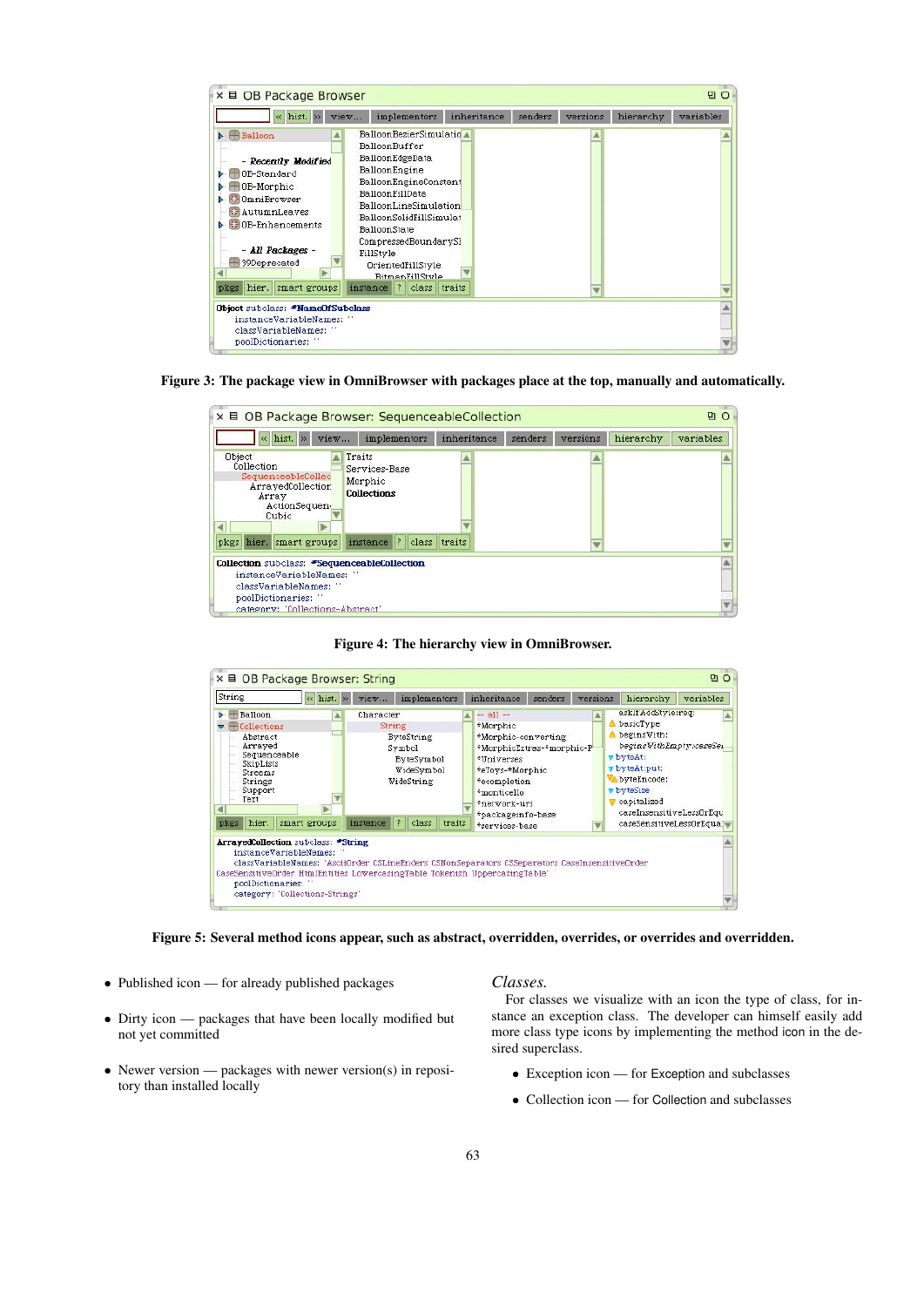## *Methods.*

- Overridden icon if a method is overridden in any subclass
- Overriddes icon if a method overrides the same method from a superclass
- Overriddes icon if a method overrides and is overridden at the same time
- super send icon method sending super to the same method
- super send icon, but invoking different super method
- abstract icon abstract method, that is, one sending isSubclassResponsibility
- halt icon method containing a halt
- flag icon method sending flag:
- exception icon method raising an exception

#### *Test methods, test classes.*

- green icon test method or class running green
- yellow icon test method or class running yellow
- red icon test method or class running red
- more green than red icon test class with more green than red running test methods
- equal green and red icon test class with nearly the same number of green and red running tests
- more red than green icon test class with more red than green running test methods

Figure 5 shows various method icons appearing for class String. Many icons are even clickable. Clicking on such an icon triggers the execution of an action appropriate for this particular icon. Clicking on test-related icons for instance triggers the running of the tests for which the icon appears. Or clicking on the overridden icon navigates to the method in a subclass overridding the selected method. If several subclasses override this method, then we show a list of classes from which the developer can choose one to navigate there.

#### 5.3 Traits Integration

A trait is a unit of behaviour that can be composed with other traits and used by classes. Traits offer an alternative to multiple inheritance and promote the reuse of methods between unrelated classes [2]. However, the Squeak IDE did not properly support traits and a development process taking use of traits. We improved support for traits in OmniBrowser by implementing various features:

- *Traits used by a class.* Next to the instance, documentation and class button appearing in the class column we put a trait button. This gives all traits used by the selected class in hierarchical order. Developers can study each trait's methods and modify or extend them. This trait view is illustrated in Figure 6.
- *Traits users of a class.* For a selected trait, we provide a command to locate all classes using this trait.
- *Trait methods.* When browsing a class, we see all methods originating from a trait in italic to be able to quickly recognize the fact that we are dealing with code defined in a trait. When re-compiling a method that belong to a trait, the browser asks whether we want to change this method just locally for this class or for the entire trait (affecting other users of this trait as well).
- *Required methods.* In a trait we highlight in blue the methods required to be implemented in classes using this trait.
- *Move to trait.* For each non-trait method we can execute an action called "move to trait" to move this method to an existing trait.
- *Exclude trait method.* When selecting in a class using a trait a method defined in this trait, we can trigger the command "exclude from trait" which with we can either remove the trait method just from this class or from the entire trait.
- *Other trait-related features.* We extended the browser's search facilities to search for traits as we do for classes, using the same tools. Or we implemented sorting algorithms that can hierarchically sort traits as it is done for classes.

This browser extension is very helpful when developing applications using traits. The traditional browser did not represent the relationships between a trait and the classes using it, this means it was not possible to access a list of all users of a trait. Recognizing trait methods in the method list of a class was impossible without double-checking the trait definition. Finding traits by name was also not supported as the search facility covered only classes. Thus it was a huge burden to develop applications using traits. The example of traits highlights the importance of appropriate tool support for the adoption of new techniques. Even when a novel technique clearly brings important benefits, it will not be adopted in practice if tools and development environments do not reasonably support this new technique.

#### 5.4 Source-code Management Integration

Monticello<sup>4</sup> is the standard tool used in Squeak and Pharo to manage source code packages and repositories. Since we provide direct support for Monticello packages, we opted to also add more source code management facilities directly to the source code view. In the package view we added access to various Monticello functions such as committing, updating, viewing history or changes, or importing a new package. Thanks to these enhancements, communicating to the source-code management system is possible from within the browser. Adding support for other source code management systems besides Monticello is straightforward.

# 6. INTEGRATING BEHAVIORAL INFOR-MATION

To further ease software navigation and comprehension we enhance the IDE's static source views with some behavioral information about message sends, variables accesses, or collaborators used in a given class or method.

As stated in the introduction to this paper (see Section 1), it is often impossible to gain a deeper understanding for a software system or parts thereof without also studying its dynamics. While dedicated tools such as debuggers or inspectors can help developers to reconstruct and analyze the execution flow, types of variables and

<sup>4</sup>http://www.wiresong.ca/Monticello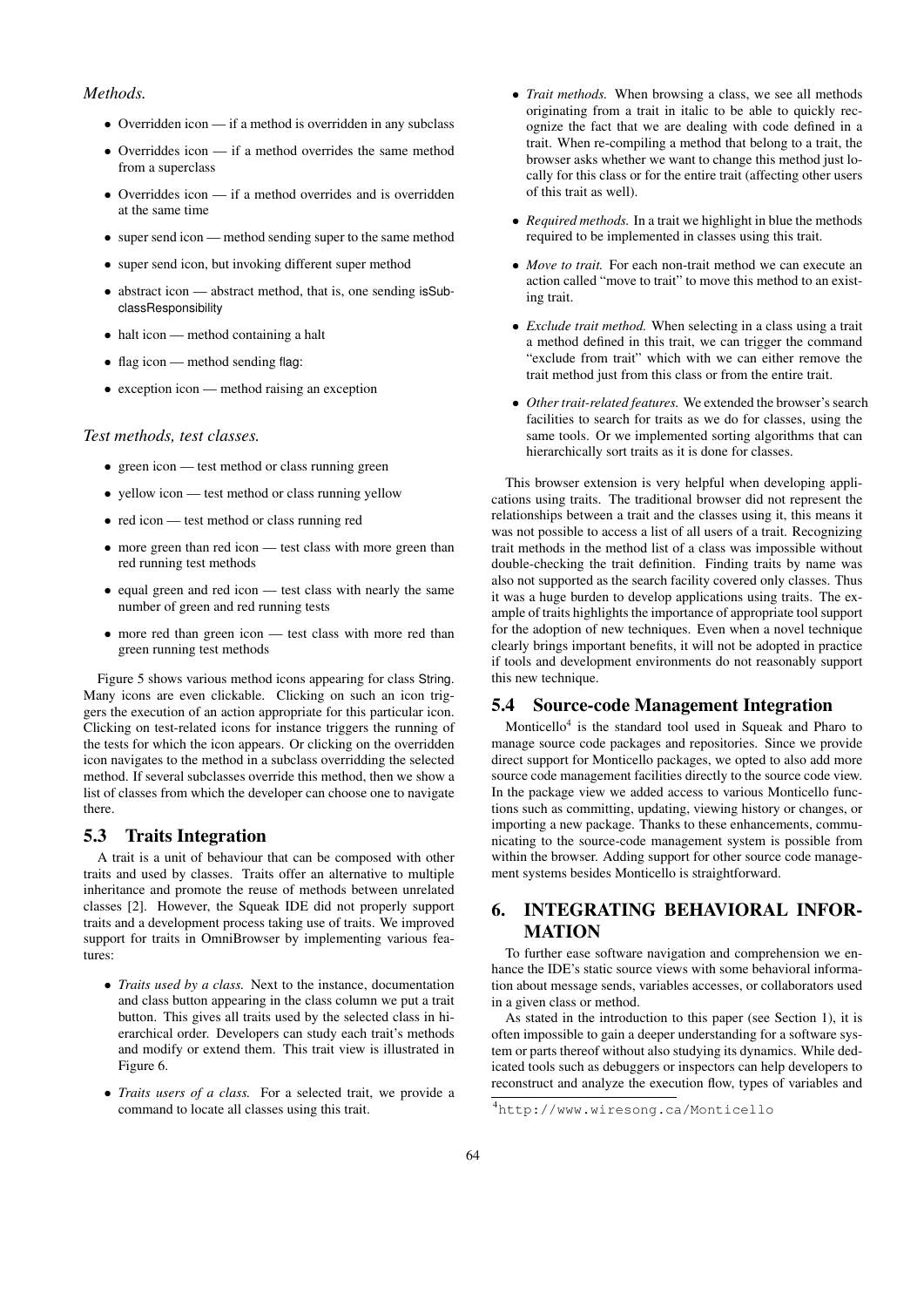

Figure 6: Viewing a class using a trait and browsing this trait in the trait view.

even concrete variable values, or runtime complexity of certain algorithms or objects, the tools primarily used to navigate the source code, the class or package browser or the hierarchy browser, do not encompass information about software dynamics. We consider this a serious hindrance to a more efficient program comprehension and navigation and hence enhanced these IDE tools to also display dynamic information. We refer to the IDE enriched with dynamic information as Hermion [11], which is basically an extended version of the OmniBrowser we referred to in all other sections. Hermion only differs to OmniBrowser by its means integrating dynamic information, otherwise it encompasses all of OmniBrowser's features.

Concretely, we exploit dynamic information with three basic means in the Squeak IDE:

i) *Message sending.* We enhance the source code view with information about message sending (receiver, argument and return types) and including number of occurrences of each type. For this purpose, we introduce in the source code icons that serve as a navigation aid. Clicking on such an icon appearing right after a declaration of a message send in source code brings the developer to the method that has been invoked at that location. If this is a polymorphic call site, all invoked methods are displayed in a list along with numbers of invocations. The developer can choose the desired callee to navigate there. For message send arguments we provide lists of all occurred types, senders of a method we can navigate by clicking on the back arrow appearing next to the method header. If there are several senders, we see every sender in a list. Figure 7 illustrates how these icons appear in a concrete method.

ii) *Type information.* Similar as for message sends, we also enrich every variable access, read and store, in the source code view with additional information. We display all types that have been bound to a particular variable at this location in code in a list. For each type in this list we give information about how often particular type occurred at runtime. Clicking on a type brings the developer to the definition of the corresponding class. Type information is particularly useful in dynamic languages not having explicit types, thus developers cannot anticipate to what types a variable can be bound at runtime.

iii) *Collaboration information.* As another enhancement, we list all dynamic collaborators of a method or a class, that is, all classes that are referenced in each source entity. This list appears on the right side of the method view. For each referenced class, we are able to obtain all concrete locations in code where this class has actually been referenced, for instance all variables bound to an instance of this class.

To gather the dynamic information on which these three enhancements are based, we use partial behavioral reflection as provided by Reflectivity [4]. This approach also allows us to reason about sub-method level operations, for instance to study the types of each temporary variable used in the method body. Another benefit of Reflectivity is the fine-grained selection possibilities it offers; we can freely choose which particular methods or classes, even specific objects, we want to analyze dynamically. These selection capabilities are very important to reduce the overhead coming along with runtime analysis. Currently, we experience a slowdown of factor three to five when we analyze entire systems with Reflectivity to obtain the dynamic information exploited by Hermion.

We gathered feedback from developers about how they personally consider the usefulness of Hermion in their daily work when maintaining software systems. The general feedback was that developers consider it as very useful to be able to reason directly in the source code about software dynamics such as variable types or invoked methods, in particular in a dynamic language that does not declare any types and where it is hence often unclear, what kind of objects are stored in particular variables or which methods are invoked if for instance a selector with a frequent name such as size is used. Further feedback stressed the usefulness of the collaboration view as this helps developers to find both, the classes communicating with a selected class and the locations where this communication is actually occurring.

# 7. AUTUMNLEAVES - MITIGATING THE WINDOW PLAGUE

To reduce the number of open windows we worked on a tool and algorithms to automatically identify and ultimately close obsolete windows. This idea and its realization is discussed in this section.

*AutumnLeaves* are a means to automatically close obsolete, useless windows that will not be needed by the developer in the future, such as code browsers showing methods that are not relevant anymore for the current development focus or inspectors displaying objects no longer being of interest. *AutumnLeaves* analyzes all navigation activities of developers and associates a weight with each open window and each navigated source entity. A window is automatically closed (developers can decline this decision) if its weight drops below a certain percentage of the average weight of all open windows, which is called the closing threshold, usually defined as 30% of the average weight. The weight of a window or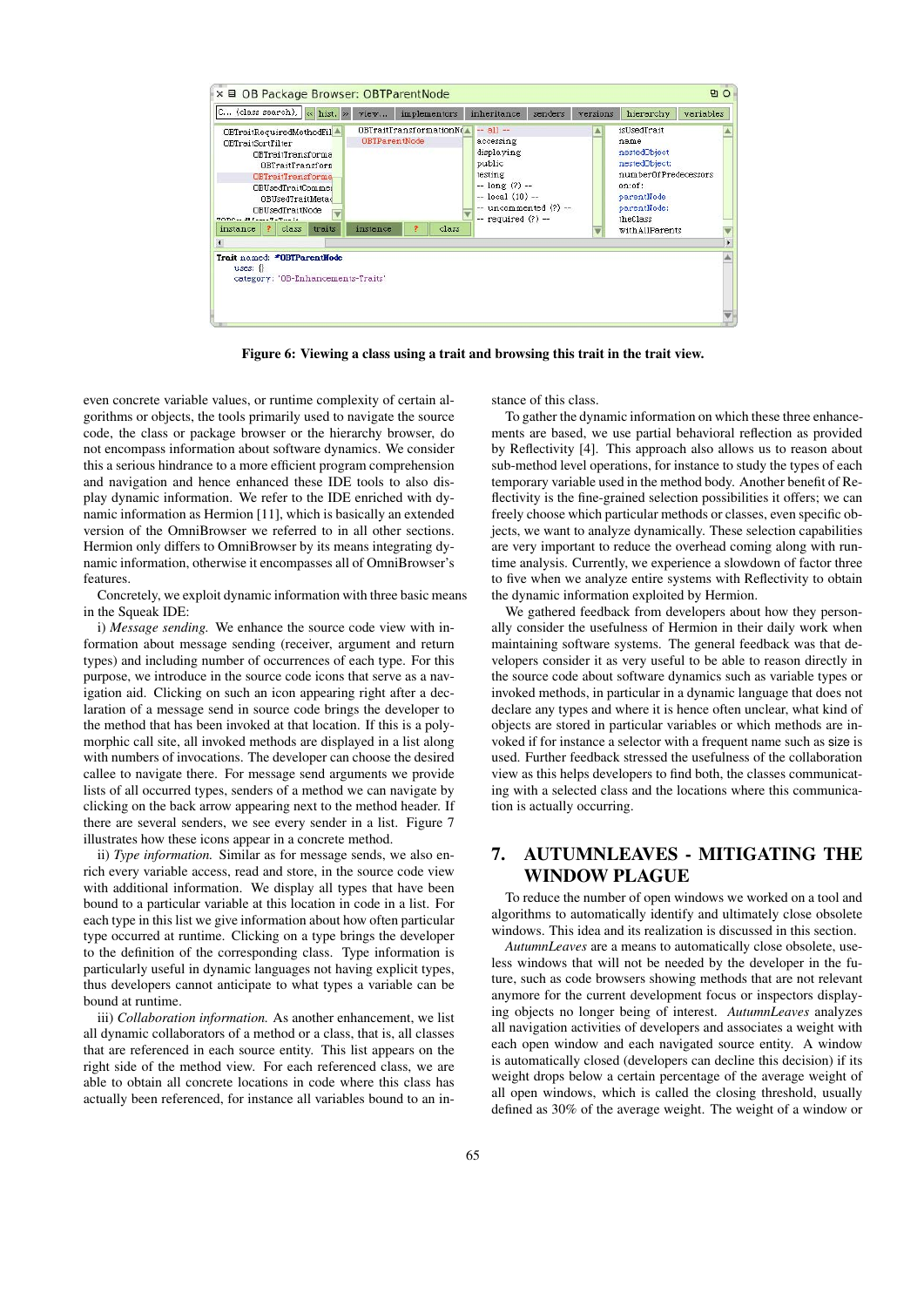

Figure 7: Enriched method source code view including a reference view in Hermion

an entity is increased on every user action (opening artifacts, modifying code, moving or resizing windows, giving focus to windows, etc.). The total weight of a window is the weight of itself and the weight of the currently displayed entity. Weight is also propagated to statically related artifacts: if we for instance navigate a method, the weight of its declaring entity is also increased. Weights of other related and open entities, such as senders and implementors of this method, will also be increased. Note that *AutumnLeaves* does never decrease the weight of windows or entities; instead weights are always increased and for each window compared to the average weight of all windows. If we would decrease the weight of windows unused for a longer period of time, they would maybe drop out too quickly, for instance if the developer is focusing on one single window during this time. With its weighting mechanism, *AutumnLeaves* basically models the otherwise implicit references between windows and thus identifies the obsolete windows, similar to the way a garbage collector terminates unreferenced objects.

Smalltalk's window management allows windows to overlap each other, we also have to take into account the visibility of each window, that is, whether it is fully visible, partially visible or fully hidden by other windows. A window hidden behind several other windows is much more likely to be not useful anymore, or maybe the developer even forgot about its existence. Thus we reward windows being visible by giving them additional weight points after each user action. The number of weight points given depends on the visible portion of the window. Obtaining the focus also increases the weight of a window, so does moving or resizing or typing in it. Developers can also pin certain windows, those will never be closed by *AutumnLeaves* but always stay open.

*AutumnLeaves* efficiently reduces the window plague (as depicted in Figure 8) we are typically suffering from in Smalltalk environments. Some experiments we performed to assess the extent of the window plague revealed that in a short development session lasting half an hour, developers performed on average up to 40 switches between different windows and revisited 35 entities again without altering them. These two numbers are a clear indication that developers lose the overview over their workspace as they are confronted with too many windows for which they cannot maintain a clear mental model. From concrete empirical experiments we learned that with *AutumnLeaves* we can remove up to 40% of all open windows, while the same validation showed that developers could have re-used later on only 40% of those windows *Autumn-Leaves* suggested to close. As empirical data we analyzed 25 differ-

| Extension                          | Problem area           |
|------------------------------------|------------------------|
| <b>Smart Groups</b>                | Context representation |
| Opening multiple methods           | Context representation |
| Navigation history                 | Context representation |
| Test integration                   | Context representation |
| Package view                       | Distributed artifacts  |
| Hierarchy view                     | Distributed artifacts  |
| Automatic selection                | Distributed artifacts  |
| Dependencies, references           | Hidden dependencies    |
| <b>Icon</b>                        | Hidden dependencies    |
| Traits integration                 | Hidden dependencies    |
| Source-code Management Integration | Hidden dependencies    |
| Hermion                            | Behavioral information |
| AutumnLeaves                       | Window plague          |

Table 2: Problem area covered and addressed by our IDE extensions.

ent recorded development sessions concerned with the maintenance or implementation of medium sized object-oriented applications.

### 8. CONCLUSIONS AND FUTURE WORK

In this paper we first studied the characteristics and the extent of the navigation issues we typically encounter in the Smalltalk IDE when working with large software systems. Taking the identified causes for these navigation issues as a starting point, we elaborated on several different extensions and enhancements we implemented for the Smalltalk IDE to address and at least partially overcome aforementioned issues. These enhancements aim at easing software navigation and at generally improving program comprehension while working with software systems in the Smalltalk IDE. We took the IDE *OmniBrowser* as the basis for our prototype implementation due to its extensible design.

Table 2 summarizes the results of this paper, that is, the specific problems addressed by the particular extensions presented throughout the paper.

In the future, we will further work on the improvement of the navigation issues mentioned in Section 2. The techniques and enhancements presented in this paper certainly do not completely solve these issues, thus we continue investigating and analyzing how developers navigate software systems in the IDE and want to identify further opportunities how we can improve the navigation experience. After having implemented new enhancements to the source navigation in the Smalltalk IDE, we particularly want to validate the concrete impact on productivity and navigation efficiency